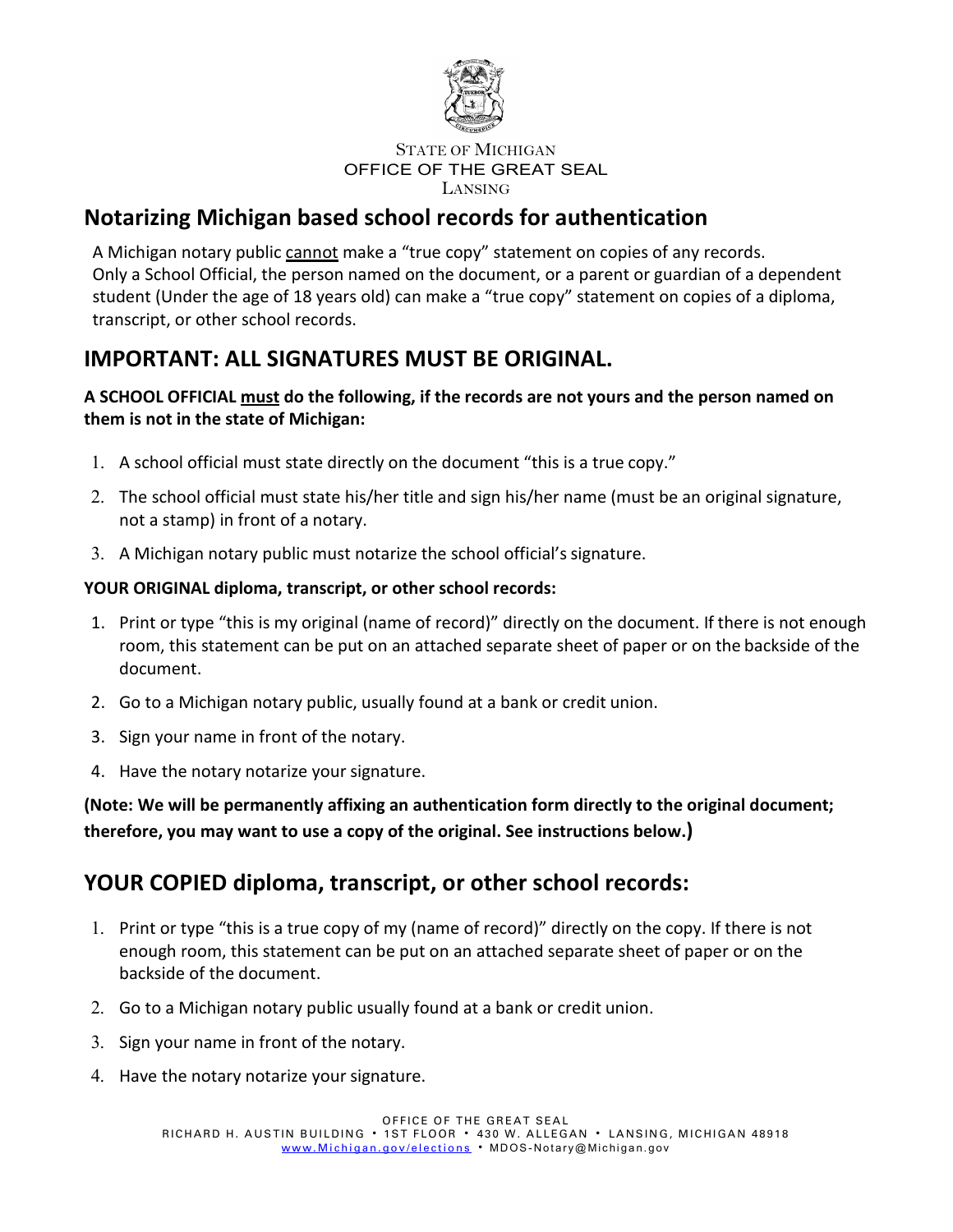

## **Helpful Tips**

- $\checkmark$  School official must state their title.
- $\checkmark$  School official cannot use a stamp for signature.
- $\checkmark$  The statement "This is a true copy of (insert document title)" must be on document.
- $\checkmark$  School official or owner of document must make true copy statement sign in front of a notary and have signature notarized.
- $\checkmark$  How to make a true copy statement
	- Print or type: "this is a true copy of my \_\_\_\_\_\_\_\_\_\_\_\_ " (list type of document) directly on the document. This statement can be made on a separate sheet of paper stapled to the front of the school document.
	- Sign under the true copy statement in front of a Michigan notary. Have your signature notarized by a Michigan notary public
	- The only person who can make the true copy statement is the person named in the document or the person who produced the document.

## **Exception to this rule:**

- If the person named on the document is under the age of 18, a parent can make the true copy statement on their behalf.
- • If the person named in the document is deceased, the true copy statement can only be made on their behalf by a family member, an attorney of the estate or a funeral home.

## **A proper notarization should include:**

- Notary printed name
- Notary signature
- Date of notarization
- Commission Expiration date
- County of commission
- Acting in the county of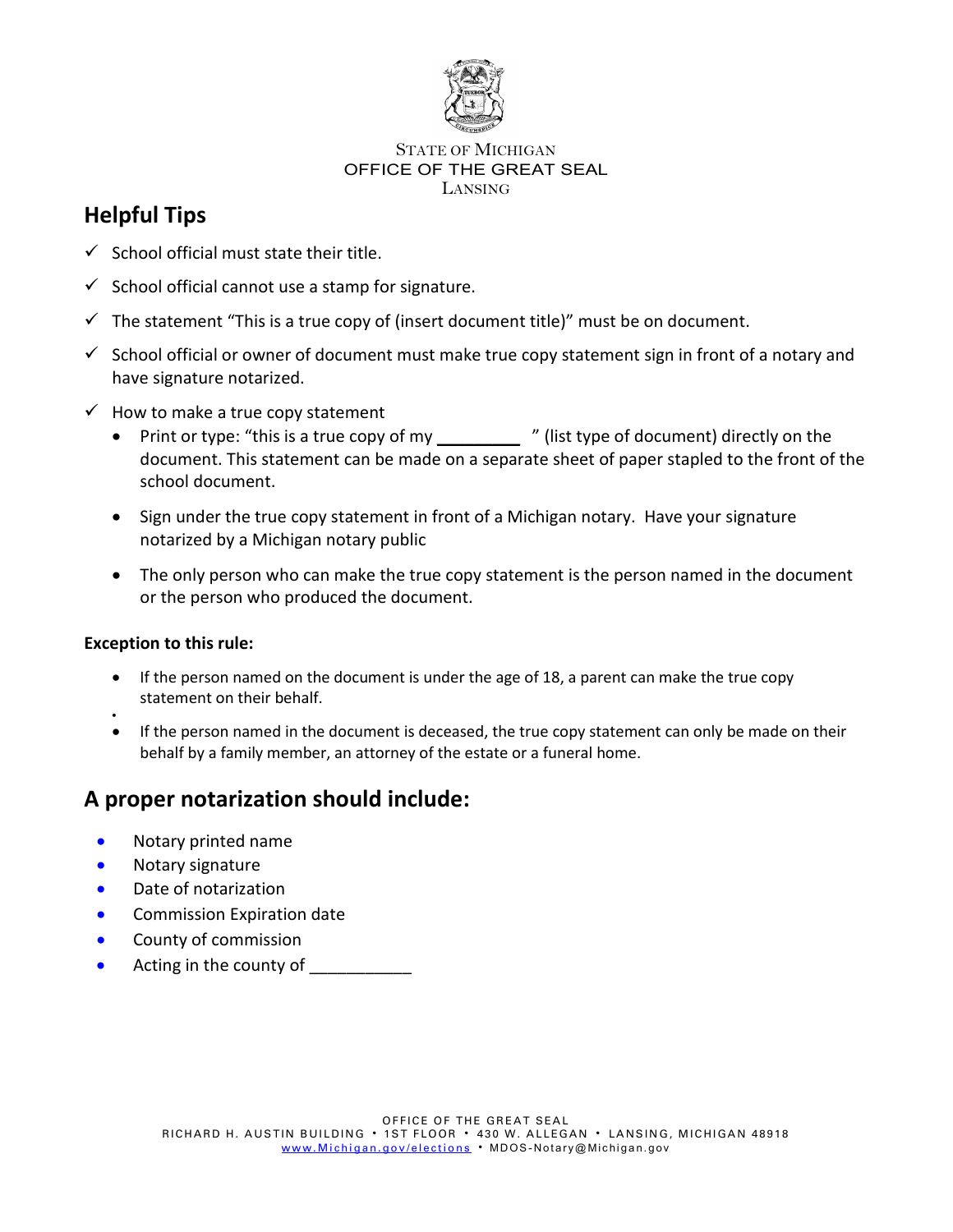

## **Additionally:**

- All Elements must be reproducible, an Embosser alone is not acceptable.
- If using a stamp, again all elements must be legible.
- The use of the stamp or embosser cannot make any part of the document illegible.
- If a correction needs to be made to a notarization, the only person who should make the correction is the original notary and the notary should initial any change.
- The notarization of documents in a foreign language must be in English.
- Documents in a foreign language must have a notarized English translation.
- The entire notarization block must be on the same page.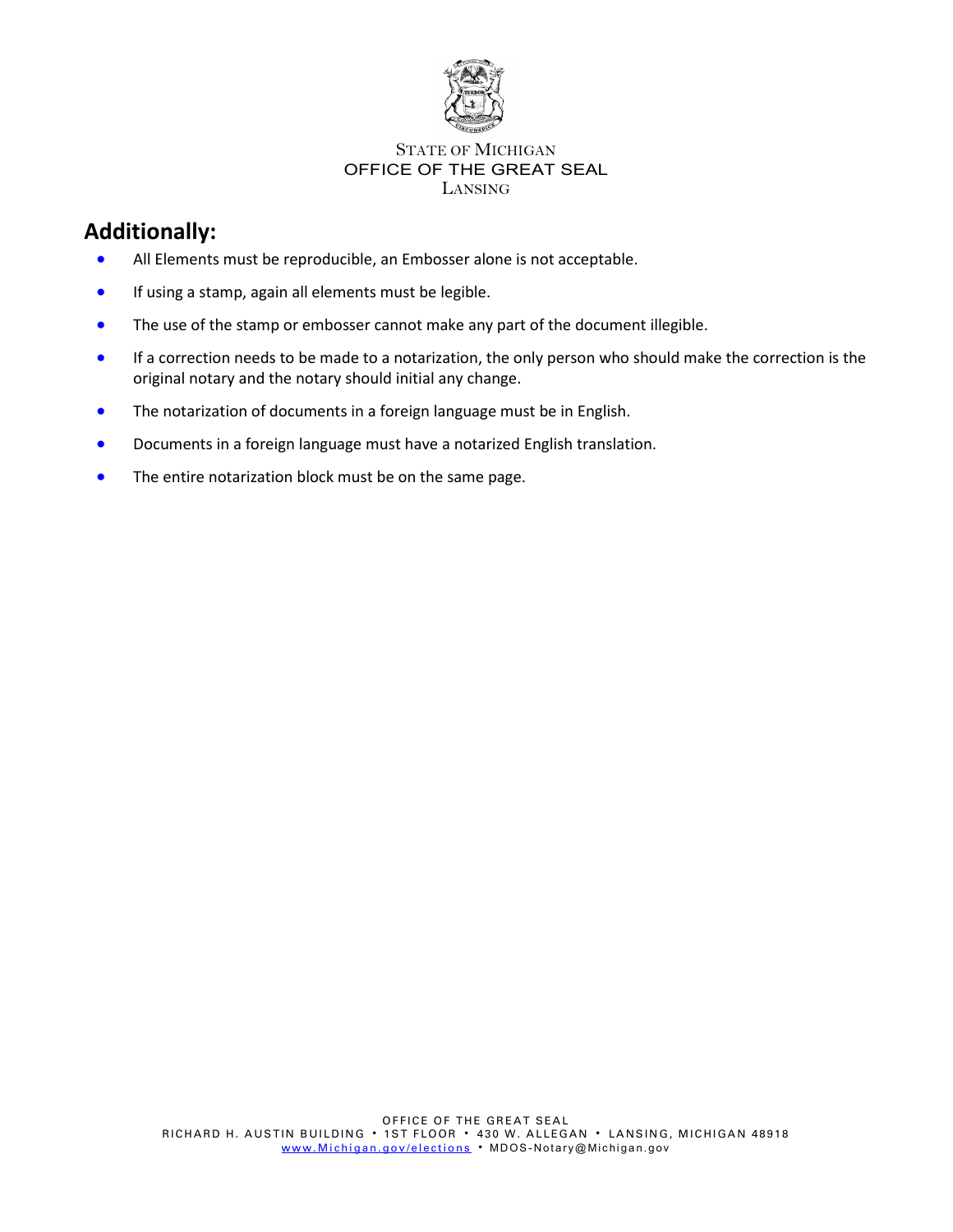

# **Notaries cannot:**

- Notarize a document without witnessing a signature.
- Make a true copy statement.
- Make a certification statement regarding a person, business, or document. Examples: Stating a person is alive. Stating a business is incorporated under the laws of a particular state. State the qualifications of a person.
- Cannot include the term Notario Publico/ Notaria Publica in their notarization or be referred to as Notario Publico/ Notaria Publica within the document.
- Be stated in the beginning of the document and state the whole document.
- Witness the signature of a family member.
- Notarize a document in which the notary has a financial interest in.
- Cannot charge over \$10.00 for their notarization. They may charge extra for travel, but this must be agreed upon before the notarization.
- Notary cannot charge a fee to make a correction to their notarization.
- If using Electronic or Remote notarization, notary cannot charge a travel or convenience fee.
- Notaries elements, either written, stamped, or embossed cannot make any portion of the document illegible .
- Cannot notary stamp or notary emboss pages to show a page belongs within the document. Every stamp or embossing is considered a notarization and requires witnessing a signature and having all the elements of a proper notarization.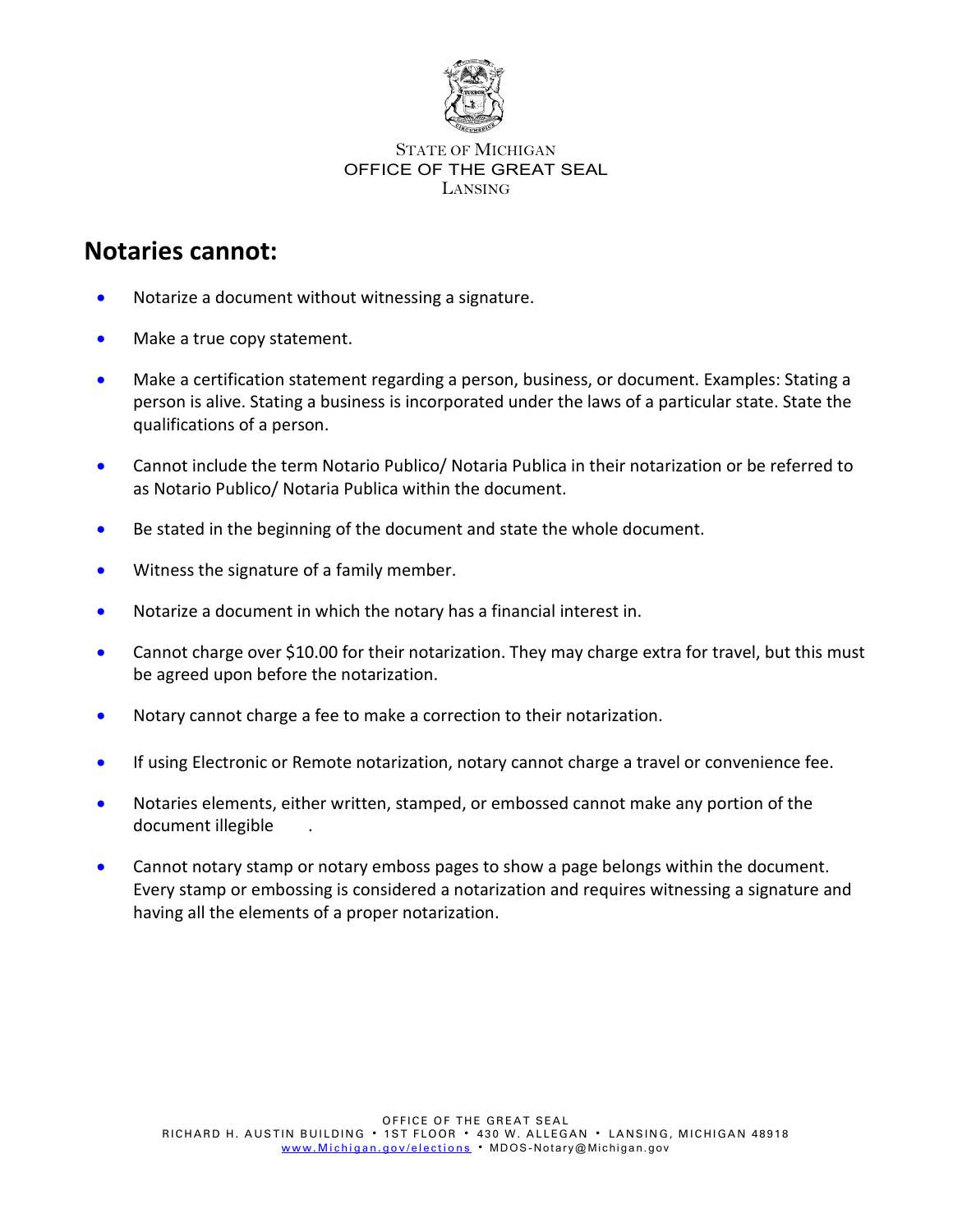

# **Examples**

# **School Diploma signed by Owner of document**



OFFICE OF THE GREAT SEAL RICHARD H. AUSTIN BUILDING 1ST FLOOR 430 W. ALLEGAN LANSING, MICHIGAN 48918 www.<u>Michigan.gov/elections</u> • MDOS-Notary@Michigan.gov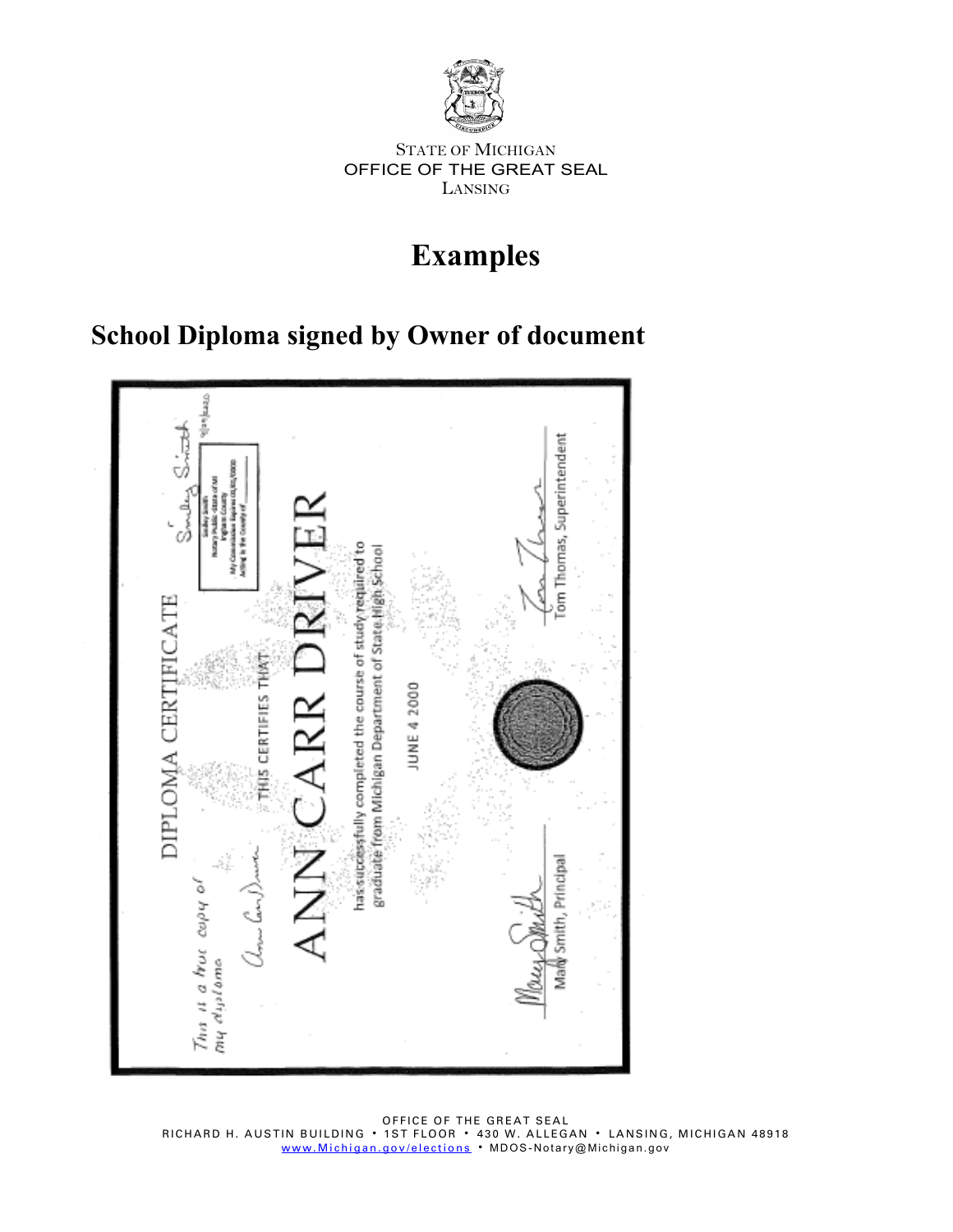

# **School Transcript signed by School Official**

|                       |       | Michigan Department of State     |                |                   |  |                                                   |                                   | Say 1986                         |       |
|-----------------------|-------|----------------------------------|----------------|-------------------|--|---------------------------------------------------|-----------------------------------|----------------------------------|-------|
| <b>High School</b>    |       |                                  |                |                   |  | Ann Carr Driver                                   |                                   | <b>DOS ANNO</b><br><b>MAGNET</b> |       |
|                       |       |                                  |                |                   |  | 128 State Street                                  |                                   | Entry Date                       |       |
| Phone: (SSF) services |       |                                  |                |                   |  | Ary Town, MI 48810                                |                                   | <b>Bott Date</b>                 |       |
|                       |       |                                  |                |                   |  |                                                   |                                   | Graduation                       |       |
|                       |       |                                  |                |                   |  |                                                   |                                   |                                  |       |
| DATE THE              |       | mus                              |                | <b>WADE CREET</b> |  | <b>ACADEMIC HISTORY</b><br>i Gali<br><b>TRATE</b> | fin e.                            | MARK I CREDIT                    |       |
|                       |       |                                  |                |                   |  |                                                   |                                   |                                  |       |
|                       |       | <b>WE WANTED</b>                 |                |                   |  |                                                   | SECUL SYLEMS                      |                                  |       |
| <b>CONTROL</b>        | CSI.  | Election Internation             | A.             | 0.250             |  | 12/20/03<br>OR AN ENGINE                          |                                   | U.                               | 0.500 |
| <b>SACTORIES</b>      | 10.   | Electing Internation             | <b>NO</b>      | a dras-           |  | 13/00PM<br>TO US GOVERNMENT                       |                                   | Á.                               | 0.950 |
| <b>CONTRACTOR</b>     | 101   | <b>Mare to Presidentifical</b>   | 94             | 0.500             |  | <b>BOARDIOS</b><br>'60 Global testame             |                                   | ä                                | 8,350 |
|                       |       | LAMOUR GE ARTS                   |                |                   |  | 10/00/25<br>71 125 Government                     |                                   | Ĥ.<br>區.                         | 6,500 |
| \$100,000.            | CH.   | <b>CRIL Made</b>                 |                | 8.356             |  | 12/00/06<br>11 US Holey                           |                                   |                                  | 6,500 |
| <b>MARGERS</b>        |       | 68 Readers Worksheet             | 牽<br>Bio.      | 8,500             |  |                                                   | MOORROOM AT                       |                                  |       |
| 10000003              |       | 08 Contest Rockels- Sol          | B.             | 4.250             |  | 15/50/259<br>11 Moli Experience                   |                                   | g.                               | 6,353 |
| discovered.           |       | 09 Contest English - Mail-       | 匣              | 0.250             |  |                                                   |                                   |                                  |       |
| distants.             |       | 00 Welliam Stradations           | A.             | 10/25/02          |  |                                                   | and resolution instruments.       |                                  |       |
| encronal.             |       | <b>CRI Hollocaust Libroships</b> | A.             | 0.500             |  | <b>DATISTIS</b><br>10.<br><b>Heating</b>          |                                   | 2007                             |       |
| 10020904              |       | 68 Rodston                       | R.             | 0.250             |  |                                                   | Partnershee Level 3 Professor     |                                  |       |
| DOMESTIC:             |       | 10 Walters Windows               | 氟.             | 0.600             |  |                                                   |                                   |                                  |       |
| <b>STORIAL</b>        |       | 40 Contact Profision Act         | A.             | 8.050             |  |                                                   | AN HISRATIC WINDOWS.              |                                  |       |
| 49/2012 12:55         |       | 18 Standard Stories              | Ю×.            | 6.398             |  | 64/05/09<br>10 Wallen                             |                                   | 973                              |       |
| 120505005             |       | 11 Contest South & SS            | ü.             | 6.250             |  |                                                   | Performance Level: 2 Not Performi |                                  |       |
|                       |       |                                  |                |                   |  |                                                   |                                   |                                  |       |
| 1009008               | 95    | <b>MATH</b><br>Alcebal Priz-     | BH.            | 0.500             |  | 04/07/05<br>30 Main                               | AK HROCKE MATH                    | 255.                             |       |
| <b>ATTENDANCE</b>     | 68    | Albehan 1                        | m.             | 8,500             |  |                                                   | Performance Level 3 McLPmBdeet    |                                  |       |
| <b>ABRICANAL</b>      | 69    | Aktebra 1                        | A.             | 0.250             |  |                                                   |                                   |                                  |       |
| <b>SECTION</b>        | 10.   | Albehan 1                        | ā.             | 0.250             |  |                                                   |                                   |                                  |       |
|                       |       |                                  |                |                   |  |                                                   |                                   |                                  |       |
|                       |       | PHYSICAL EDUCATION               |                |                   |  |                                                   |                                   |                                  |       |
| <b>GEISERIA</b>       | 68    | Independent P.E.                 | g.             | 6.768             |  | This is a true copy                               |                                   |                                  |       |
| Anavana.              |       | 30 Hought                        | B÷.            | 0.500             |  |                                                   |                                   |                                  |       |
|                       |       | ROBOOK, & COMBILINITY WILL STONE |                |                   |  |                                                   |                                   |                                  |       |
| 10/30/03              |       | 69 Offentation                   | ă.             | 6,258             |  |                                                   |                                   |                                  |       |
| 13.00033              |       | 80 Case                          | B.             | 0.500             |  |                                                   |                                   |                                  |       |
| <b>COMMODAL</b>       |       | dill Class                       | æ.             | 0.250             |  | $\frac{7}{10}$ Then $\frac{7}{10}$ Then           |                                   |                                  |       |
| 10/30/88              |       | 10 Ofertation                    | MC.            | 0.000             |  |                                                   |                                   |                                  |       |
| 40/20/04              |       | 10 Case                          | Box.           | o peo.            |  |                                                   |                                   |                                  |       |
| 49-120-04             | 60.   | Circulati                        | 10             | 0.259             |  |                                                   |                                   |                                  |       |
| 100/00/08             |       | 11 Olivatelian                   | MC.            | 6,000             |  |                                                   |                                   |                                  |       |
| 12/20/20              | 100   | Crew                             | the.           | 0.000             |  |                                                   |                                   |                                  |       |
|                       |       | <b><i>BESENCE</i></b>            |                |                   |  |                                                   | Smilley Smith                     |                                  |       |
| 10090403              | 備     | Planning Sci 1                   | m.             | 9,550             |  | Status v. Public (State of M)<br>Indian County    |                                   |                                  |       |
| 10030834              | - 101 | debonanci                        | dia.           | 6,500             |  | Ny Commission Engineer(1,01/0000)                 |                                   |                                  |       |
| teratories.           | - 971 | 3 Bulbert 1                      | Br-            | 0.350             |  | Author in this County of County of                |                                   |                                  |       |
|                       |       | 10/2005 T1 Home Physiology       | ш.             | 0.390             |  |                                                   |                                   |                                  |       |
|                       |       |                                  |                |                   |  |                                                   |                                   |                                  |       |
|                       |       |                                  |                |                   |  |                                                   |                                   |                                  |       |
|                       |       |                                  |                |                   |  |                                                   |                                   |                                  |       |
|                       |       | ACADEMIC STANDING                |                |                   |  |                                                   |                                   |                                  |       |
| <b>December</b>       |       | Total Couldn't                   | <b>Carried</b> |                   |  |                                                   |                                   |                                  |       |
| <b>TANKING</b>        |       | 13.25                            |                |                   |  |                                                   |                                   |                                  |       |
|                       |       |                                  |                |                   |  |                                                   |                                   |                                  |       |